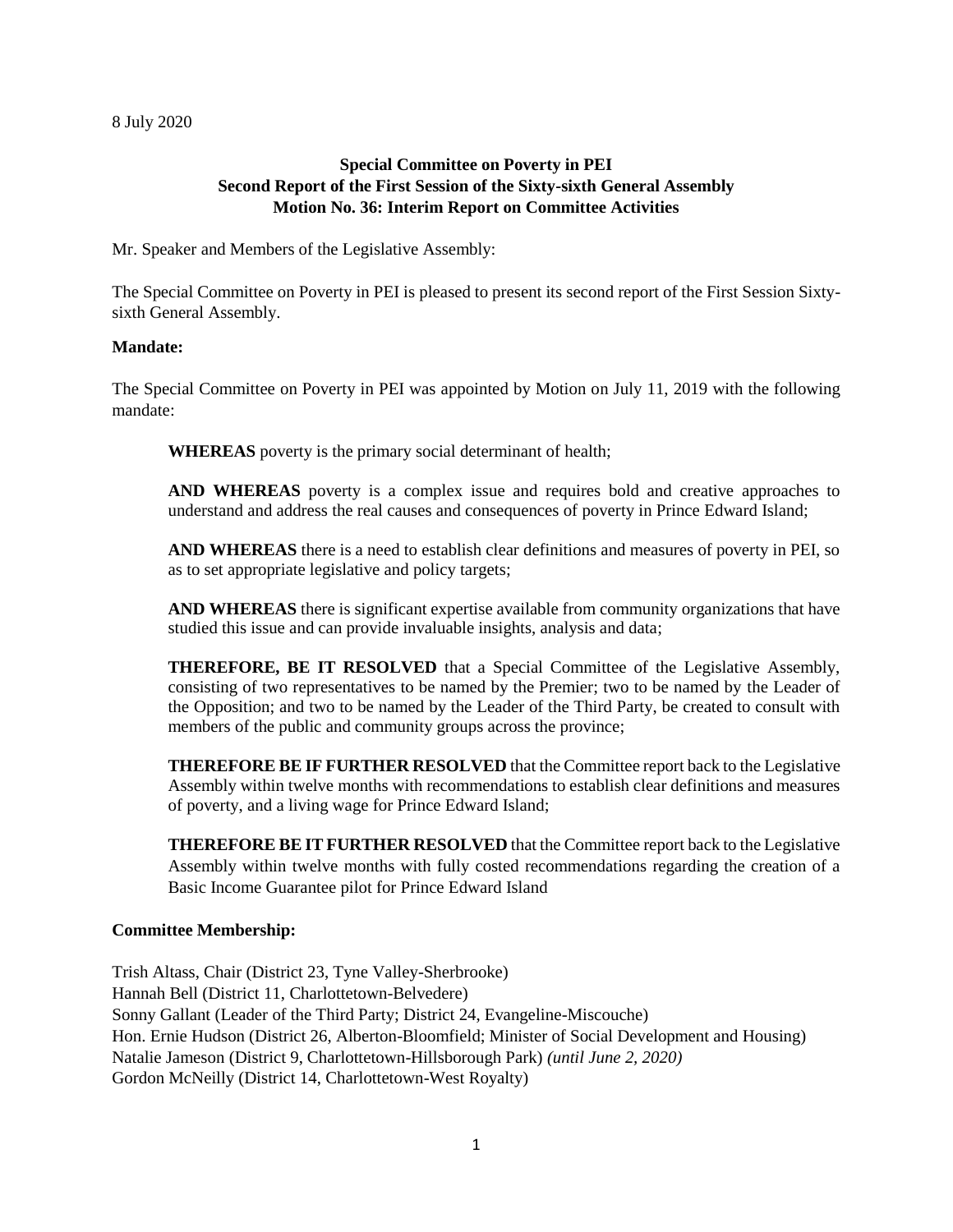Brad Trivers (District 18, Rustico-Emerald; Minister of Education and Lifelong Learning) *(as of June 2, 2020)*

Substitute Members included:

Cory Deagle (District 3, Montague-Kilmuir) Ole Hammarlund (District 12, Charlottetown-Brighton) Heath MacDonald (District 16, Cornwall-Meadowbank) Sidney MacEwen (District 7, Morell-Donagh)

#### **Committee Activities:**

Since last meeting, your committee has met 10 times.

On **January 9, 2020**, your committee met with Chief Darlene Bernard and Mr. Don MacKenzie from the Mi'kmaq Confederacy of PEI to gain the insight of the Mi'kmaq community regarding poverty and the Basic Income Guarantee Pilot. Chief Bernard highlighted the cycle of poverty that the Mi'kmaq people have suffered as a result of the lack of supports and programs that address their needs and unique challenges. She was in favour of the pilot and emphasized the importance of localizing such support within Indigenous communities so that it is accessible, noting the importance of working with First Nations governments. She stated that the pilot should be implemented island-wide, as it would have positive long-term effects. As an overview, Chief Bernard expressed her belief that individuals with financial security have the leverage to make better choices.

On **January 22, 2020**, your committee met with Chief Lisa Cooper and Matthew MacDonald from the Native Council of PEI (NCPEI) to discuss the basic income guarantee pilot on PEI. The witnesses defined poverty as the impediment to healthy, stable, lives, in which a person can actively participate in their community. Chief Cooper highlighted the lack of culturally relevant programs and support offered by the government for off-reserve Indigenous groups. As a result, the NCPEI provide support programs of their own. Mr. MacDonald stated that the pilot should also aim to better the health, employment, education, and housing opportunities for people living in poverty who suffer with all of these fields. Their recommendations were to create an age range for the pilot's beneficiaries, ensure the inclusion of marginalized groups, with a focus on Métis and non-status Indians, and span across PEI. They also recommended that individuals with additional challenges should be offered additional basic income, without taking away any of the already available programs.

Your committee then met with Mike MacDonald, from the Upper Room Hospitality Ministry, who also advised that a basic income would help several impoverished groups on PEI. He notes that other supports should complement the pilot as well. Mr. MacDonald emphasized the importance of education for children, employment training for adults, and access to health care, housing, and addiction services. He, like Chief Cooper and Mr. Matthew MacDonald, advised against cutting other funding and replacing it with the pilot. He recommended that individuals with children or families receive additional income.

Your committee next met on **January 29, 2020**. At this meeting, your committee intended to meet with representatives from the Hamilton Roundtable on Poverty Reduction via video-conferencing. Due to a technical difficulty, the meeting with this group had to be rescheduled. Your committee then went *in camera* to discuss matters relating to its report.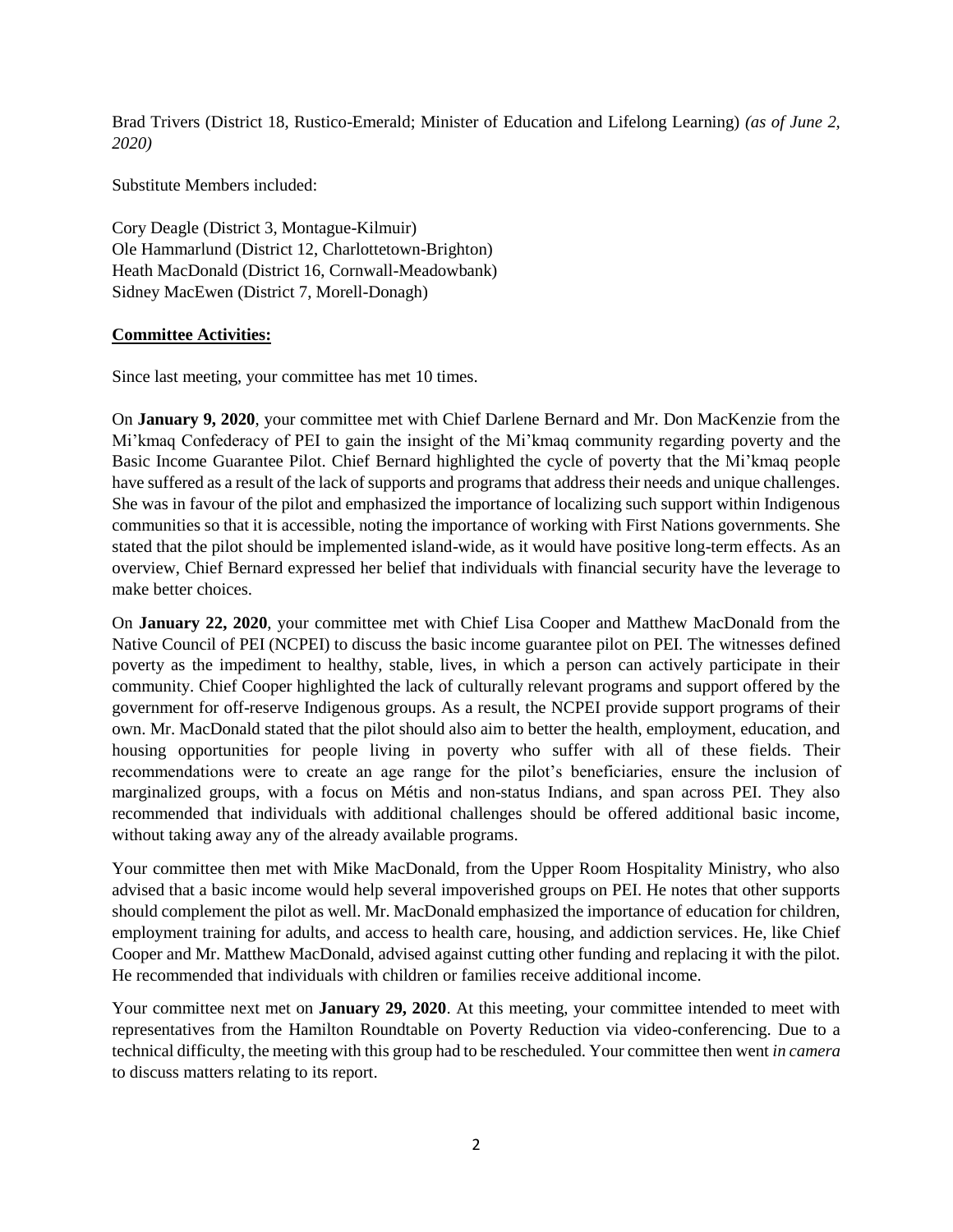On **February 12, 2020**, your committee met with David Keedwell, Karen McCaffrey, and Pat MacDonald from the Department of Social Development and Housing. The witnesses presented the conditions of, and recent changes to, the Social Assistance Programs. They also highlighted that the goal of the program as helping Islanders meet their basic needs. The highest category of individuals receiving social assistance is single persons; however, it was noted they receive the least aid in terms of monetary support when compared to the market basket measure.

On **February 18, 2020**, your committee met with Tom Cooper, Laura Cattari, and Tom McDowell via Skype to gain insight into the Ontario Basic Income Pilot. The main participants of the pilot were groups that struggled with finding permanent full-time employment. These groups included young workers with several part-time jobs, disabled persons, and persons with illnesses or a family member that needed continuous care. Other impediments to employment included transportation and poor mental health. People who participated in the pilot recorded less alcohol and tobacco use, improved diet, mental health, lifestyle, and relationships. The pilot allowed participants to have long-term plans, such as enrolling in an educational institution. The witnesses highlighted that cancelling the pilot after a single year, after it was promised to run for three years, was devastating, broke faith with the participants, and ruined their long-term plans. The witnesses advised that there be clear communication, structure, and delivery of the program. They also recommended hiring staff to answer questions that participants may have, and advised against regulating what the Basic Income can be used for.

On **February 26, 2020**, your committee met with Kelly MacWilliams and Bruce Davison to gain their insight regarding the Basic Income Guarantee Pilot for PEI. The witnesses highlighted the importance of accessibility to basic needs such as housing, food, and water, to be able to move on to higher needs, and identified poverty as a violation of the most basic human rights. They stated that poverty creates systemic barriers that lead to intergenerational poverty and trauma. They recommended that the pilot be universal, that all adults be eligible, and that the basic income should be \$20,000 per adult. MacWilliams finally said, "overcoming poverty is an act of justice."

Your committee then met with Aditya Rao and Leonard Gallant from CUPE PEI regarding the basic income guarantee pilot. Gallant stated that pilot might seem costly; it would save the province long-term healthcare and economic costs. Gallant pointed out that cutting the pilot off after a set period would hurt the individuals receiving the basic income; therefore, he recommended that the pilot be a permanent program managed by public employees and not private third parties. He advised against the pilot replacing other available social programs and assistance. Gallant said that in ensuring poverty is eradicated, it is important to look into a living wage on PEI, which would be around \$20 based on jurisdictional scans. Rao then urged the committee to define poverty in a holistic and human rights approach. Such measures can include protection against landlords and eviction, and ensuring access to publicly funded childcare and other services. Rao stated that the income should be universal and be determined based on the market-basket measure.

**On March 4, 2020**, your committee received a briefing regarding the Income Tax System by Nigel Burns from the Department of Finance. Prince Edward Island has a Tax Collection Agreement with the Federal government, where the Federal government administers PEI's income tax on its behalf. Previously, PEI had a tax-on-tax system based on the Basic Federal Tax; hence, changes in Federal tax flowed through automatically. With the current system, PEI has more policy control over its taxes and programs and is not directly affected by the Basic Federal Tax. Income tax is PEI's largest own-source revenue and largest source of funding for provincial programs. PEI has a progressive income tax, with higher taxes for higher income brackets, and a 'Low Income Tax Reduction' Program, where individuals with low income receive tax reductions and other benefits, such as non-refundable credits. However, as income rises, supports are phased out, and more taxes are phased in, causing people to reconsider working more hours so as not to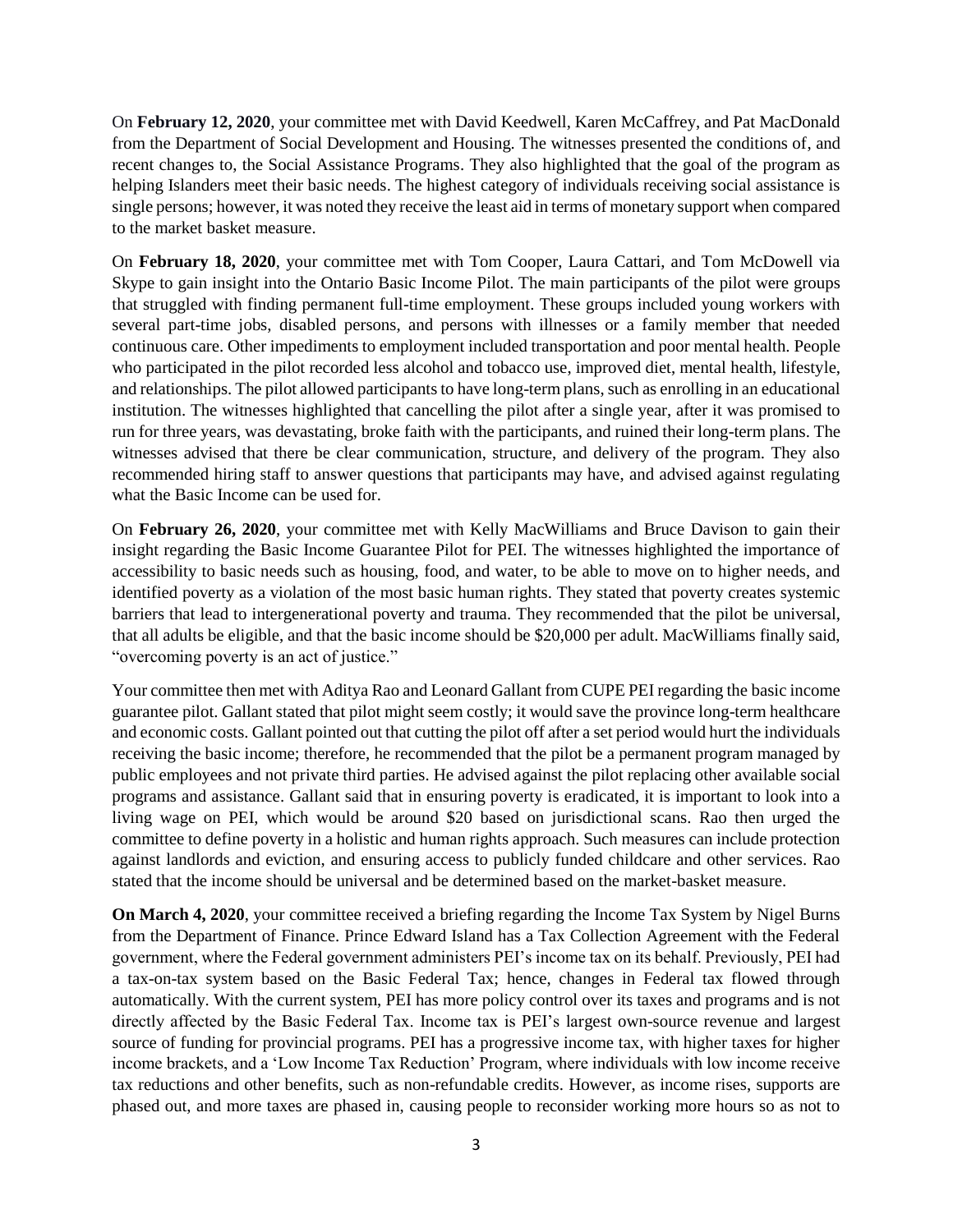lose qualification for supports and benefits. Therefore, creating a clear explanation regarding the relation of taxes and benefits would help with the elimination of loopholes and the improvement of programs.

**On March 13, 2020**, your committee met with Mary Boyd and Carl Pursey from the MacKillop Centre for Social Justice to discuss poverty eradication strategies on Prince Edward Island. Boyd and Pursey proposed that a job guarantee would work better at eradicating poverty than a basic income guarantee. They view the LIM measure of poverty as more accurate than the Market Basket Measure, which "understates the extent of poverty." Their approach to ending poverty is ending or reducing unemployment. Their proposed solution is a job bank of permanent, public service jobs, which would be cheaper than a basic income guarantee and permanently reduces welfare expenditures. The job guarantee should offer decent work, a living wage, and benefits. A job bank achieves long-term social justice, while a basic income guarantee is more short-term.

Next, your committee also met with Dr. Christine Saulnier from the Canadian Centre for Policy Alternatives via Skype. Dr. Saulnier presented to the committee regarding the living wage and how it is calculated. The living wage considers the costs of living in a community, wages, benefits, and government programs that all could contribute to an individual's income. The living wage, unlike the minimum wage, is not legislated, nor a legal requirement. It is a voluntary commitment taken by some employers. It is calculated to ensure there is a buffer zone between the person's income and the poverty line so that they could have a decent quality of life. People receiving a living wage reported better mental health and morale, more productivity and loyalty to the workplace, and lower absenteeism. Other aids that significantly alleviate poverty are affordable housing and childcare. In general, filling gaps in public services and investing in post-secondary education and affordable housing helps the community. The largest group of low-income workers are women, and mainly racialized women.

Your committee had two additional planned meetings for March 18, 2020 and March 25, 2020. Scheduled for March 18, 2020, the committee intended to begin its deliberations on its report to the Legislative Assembly. On March 25, 2020, your committee was scheduled to meet with Dr. Stephen Butler with the Department of Psychology from the University of Prince Edward Island. As a result of the COVID-19 pandemic, and public health measures implemented to combat the pandemic, these two meetings were cancelled. Your committee would like to thank Dr. Stephen Butler, who was able to provide a written submission in relation to young people (ages 18-24) receiving a basic income guarantee, and provided an overview of additional supports that young people entering "emerging adulthood" may require.

Once restrictions on Prince Edward Island began to ease, your committee endeavored to meet to discuss its report. Your committee next met on the following days to deliberate on its report to the Legislative Assembly: **June 10, 2020**; and **June 24, 2020.** 

### **Recommendations**

### *Recommendation One:*

In relation to the committee's first goal on the establishment of clear definitions and measures of poverty, your committee is pleased to make the following recommendation:

**1) Your committee recommends that the provincial government adopt the "market-basket measure" as its official measure of poverty when making changes to legislation, regulations and policy.**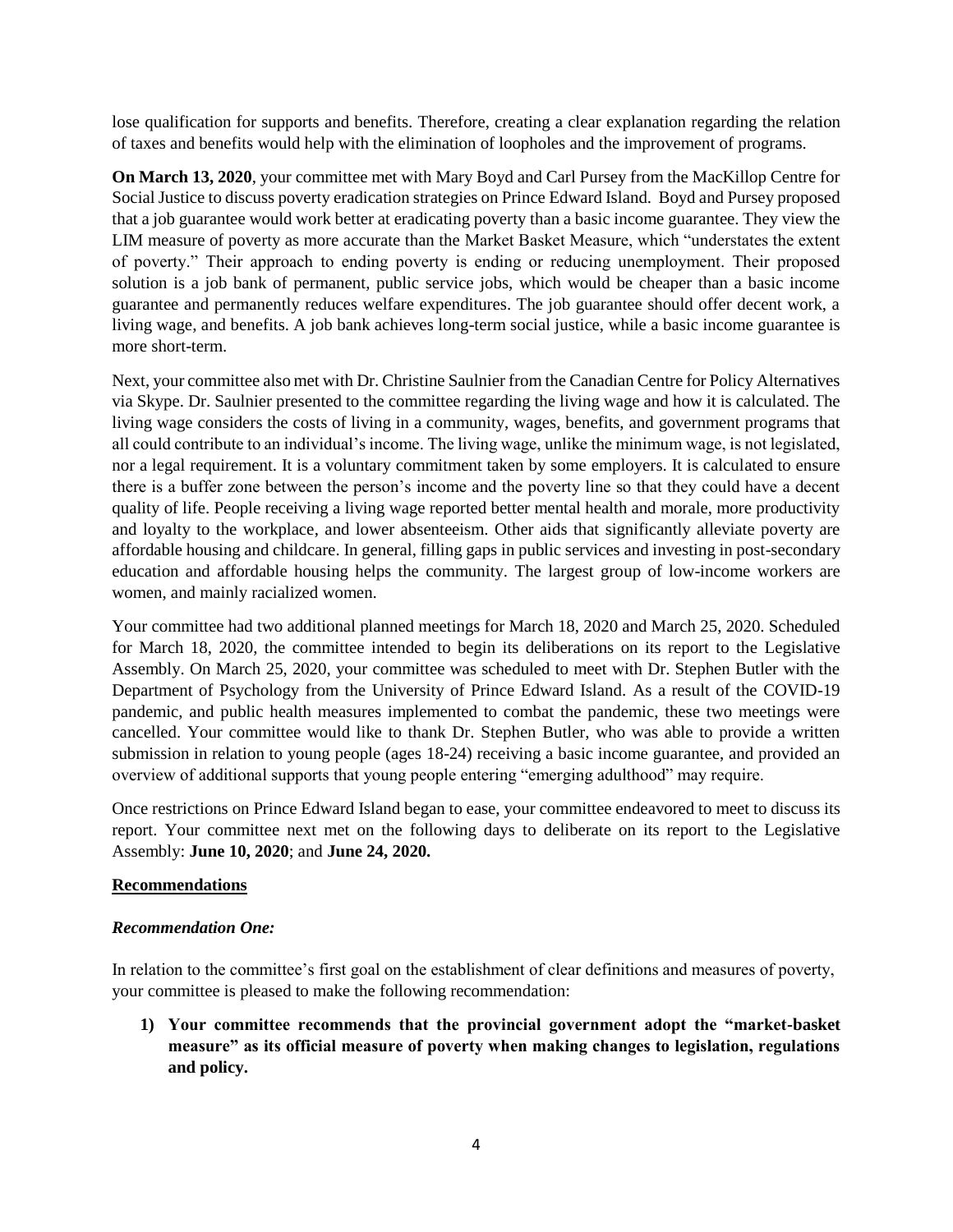Over the course its meetings in fall 2019 and winter 2020, the committee heard from multiple presenters that the market-basket measure (MBM) is a good baseline tool of measurement for poverty in the province. Several benefits of the MBM have been noted by presenters. First, it is a measure that is based by region (Prince Edward Island has three regions: Charlottetown, Summerside, and rural), and it measures the basic necessities for living, including: housing, transportation, food, clothing, and heat. Another benefit noted is that it is used by the federal government as its official measurement of poverty. It has been indicated that there are benefits to the province being aligned with the federal government.

At this time, your committee recommends that the "market-basket measure" be the official measure of poverty for all government consideration of matters in relation to poverty: legislation, regulations and policy. On this note, your committee would like caution government to also implement a more holistic approach when addressing matters of poverty. During the first presentation on September 19, 2019, the PEI Working Group for a Livable Income said the following: "The PEI Working Group for a Livable Income considers a livable income to include enough to pay rent or mortgage and monthly utility bills, to buy nutritious food and medicine, to use transportation, to continue learning, to access child care or elder care, to participate in the community and to cover emergencies. A livable income very importantly, supports people to live in good health and dignity. So as you can guess, with a definition that encompassing there isn't a poverty line or measure of poverty that meets that bar for providing a livable income. However, when we use a poverty line for comparison purposes or research purposes, we have used the market basket measure and we do consider it the most appropriate measurement tool for Prince Edward Island and we were pleased to see that this measure was named as the basis of the federal poverty action plan." (September 19, 2019; page 23-24). On October 25, 2019, your committee heard from Dr. Evelyn Forget, who noted the following on setting a measure of poverty: "The problem is, there is no place out there where a dollar more and you're not in poverty, and a dollar less, you've got a real problem. It's obviously a continuum." (October 25, 2019; page 89).

### *Recommendation Two:*

In relation to the committee's two other goals (establishing a living wage for Prince Edward Island and reporting back to the Legislative Assembly with fully costed recommendations regarding the creation of a Basic Income Guarantee pilot of Prince Edward Island within twelve months), your committee makes the following recommendation:

### **2) Your committee requests an extension to the twelve month deadline for an additional five months until November 2020.**

Your committee has held close to 20 meetings since Motion No. 36 was passed to create the Special Committee on Poverty in PEI. The committee has heard from a variety of presenters, including government department officials, local community groups and national experts in the fields of living wage and basic income guarantee.

In order to complete its work in relation to a living wage and a basic income guarantee, your committee is seeking the approval of the Legislative Assembly to extend the committee's original deadline to report in July 2020 by an additional fourth months. With the adoption of this report, your committee will report its final findings during the fall sitting of the Legislative Assembly.

## **Conclusions:**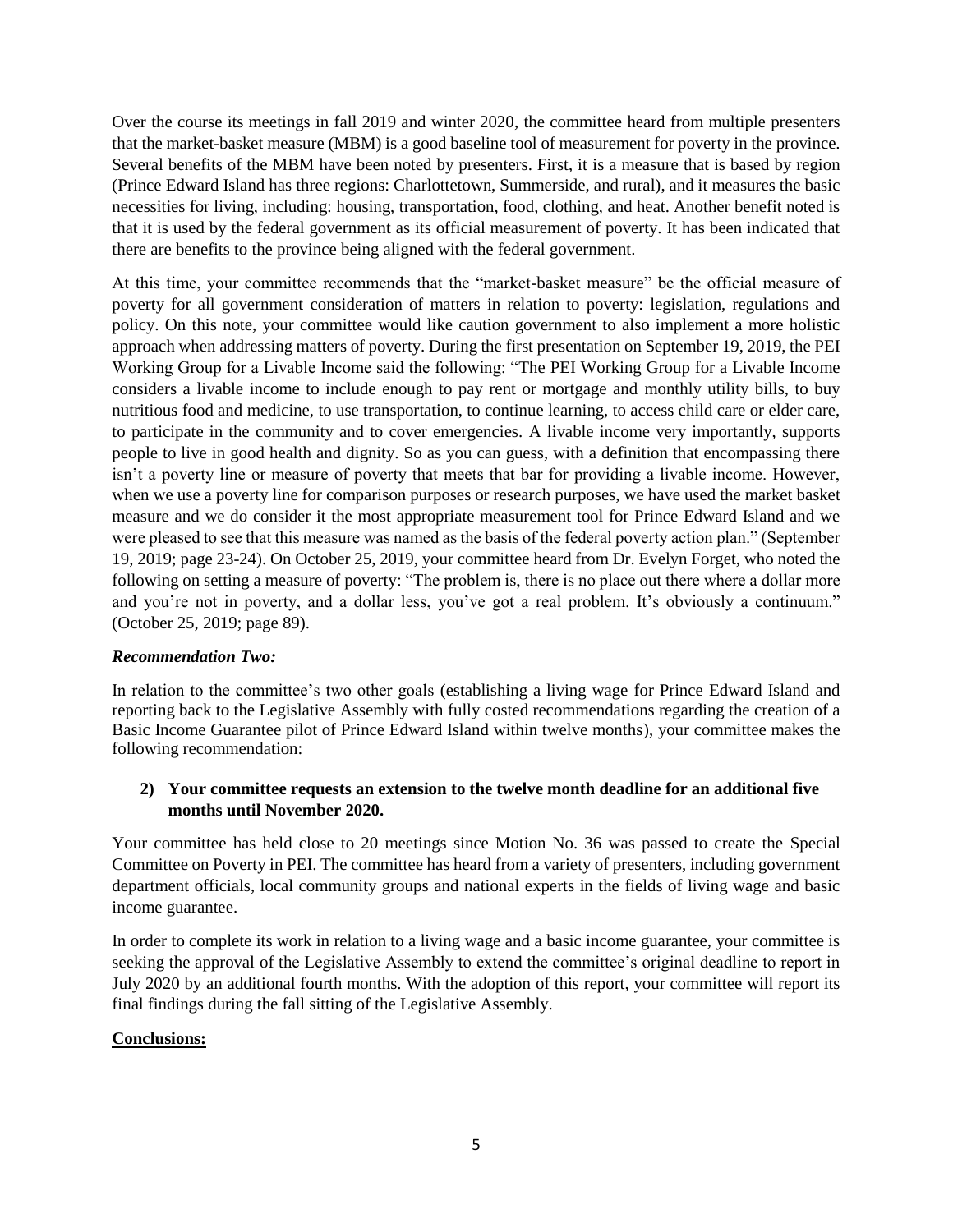Your committee would like to recognize the important work done by community organizations in the province of Prince Edward Island. Over the last several months, the committee has been able to meet with groups who work in this field, and dedicate their time and energy to assisting people living in poverty.

Your committee would also like to thank the experts across the country who made time to meet with the committee. This winter, your committee continued using Skype to meet with experts across the country. Their input is invaluable to the committee's mandate.

Your committee was impressed with the quality of the presentations, and the depth of knowledge and passion of those who provided input. This is an interim report to the Legislative Assembly on the committee's work since last reporting in November 2019. Your committee intends to continue its work, and looks forward to reporting back with final recommendations during the November 2020 sitting of the Legislative Assembly.

Respectfully submitted,

Patricia Altass, MLA Chair Special Committee on Poverty in PEI

Attachments to the Report include:

Appendix A – List of intervenors from 2019/2020 Appendix B - Guiding principles for a basic income guarantee for the Special Committee on Poverty in PEI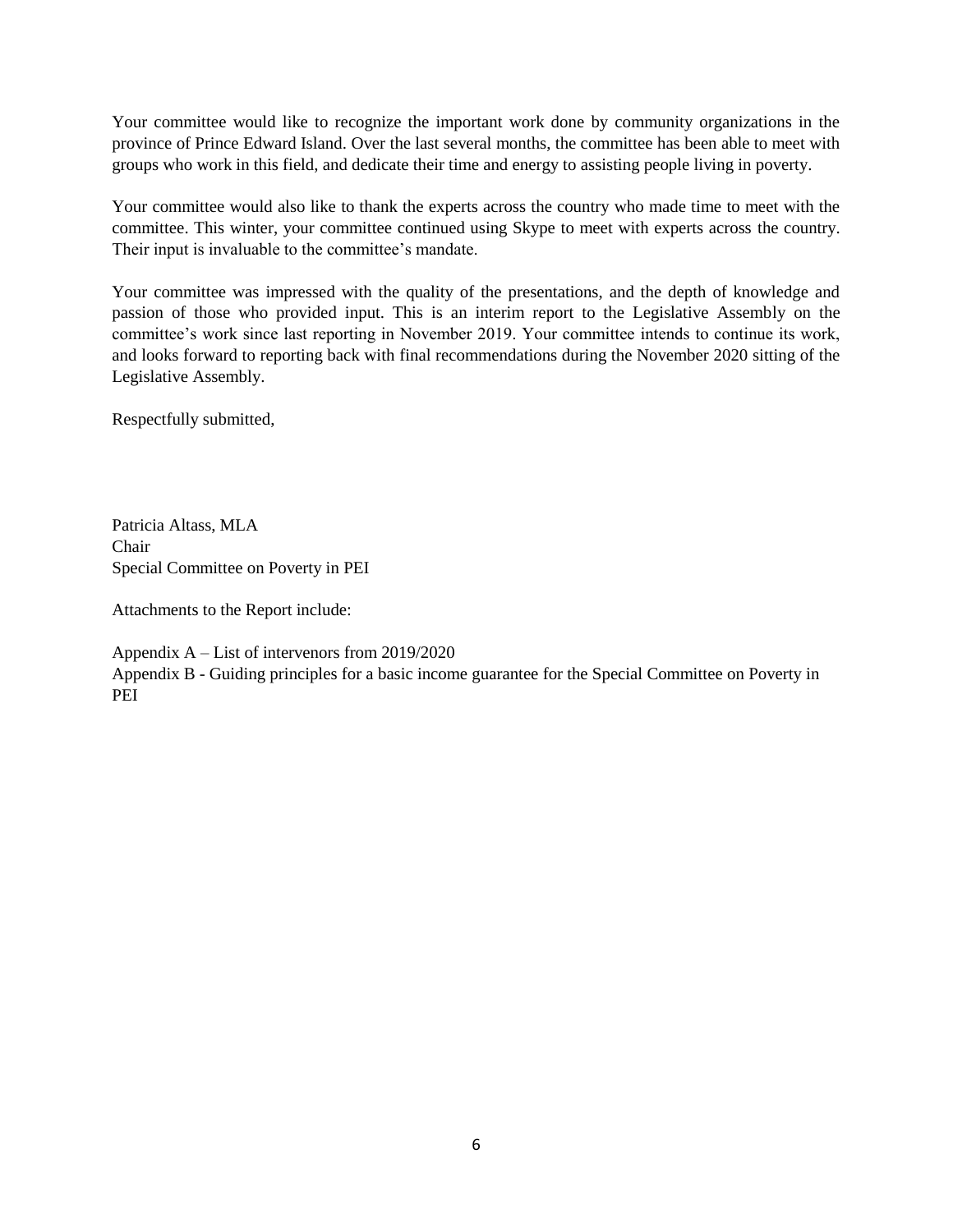### **Appendix A – list of intervenors from 2019/2020**

Intervenors Fall 2019:

- PEI Working Group for a Livable Income (Jane Ledwell and Ann Wheatley)
- Hon. Hugh Segal (former member of the Senate of Canada)
- Dr. Evelyn Forget
- Michael Mendelson (Maytree fellow)
- Poverty Reduction Council (Co-chairs Deborah Bradley, Assistant Deputy Minister of Social Development and Housing; and Andrea MacDonald, Executive Director of United Way PEI)
- The Adventure Group (Roxanne Carter-Thompson and Alyse Rossiter)
- The PEI Council for Persons with Disabilities (Marcia Carroll)
- Bedford MacDonald House (Major Tim Leslie and Michael Redmond)
- Harvey Stevens
- Reach Foundation (written submission)
- Blooming House (written confidential submission)

Intervenors Winter 2020:

- PEI Mi'qmaq Confederacy (Chief Darlene Bernard and Don MacKenzie)
- PEI Native Council (Chief Lisa Cooper and Matthew MacDonald)
- Upper Room Hospitality Ministry (Mike MacDonald))
- Department of Social Development and Housing (David Keedwell, Deputy Minister of Social Development and Housing; Karen McCaffrey, Director of Social Programs; and Pat MacDonald, Manager of Social Supports)
- Hamilton Roundtable on Poverty Reduction (Laura Cattari, Tom Cooper and Dr. Tom McDowell)
- Canadian Association of Social Workers (Kelly MacWilliams)
- PEI Association of Social Workers (Bruce Davison)
- Canadian Union of Public Employees (Leonard Gallant and Aditya Rao)
- Department of Finance (Nigel Burns, Director of Economic Statistics and Federal Fiscal Relations)
- Canadian Centre for Policy Alternatives (Dr. Christine Saulnier)
- PEI Coalition for a Poverty Eradication Strategy (Mary Boyd and Carl Pursey)
- Dr. Stephen Butler (Department of Psychology from the University of Prince Edward Island) (written submission)